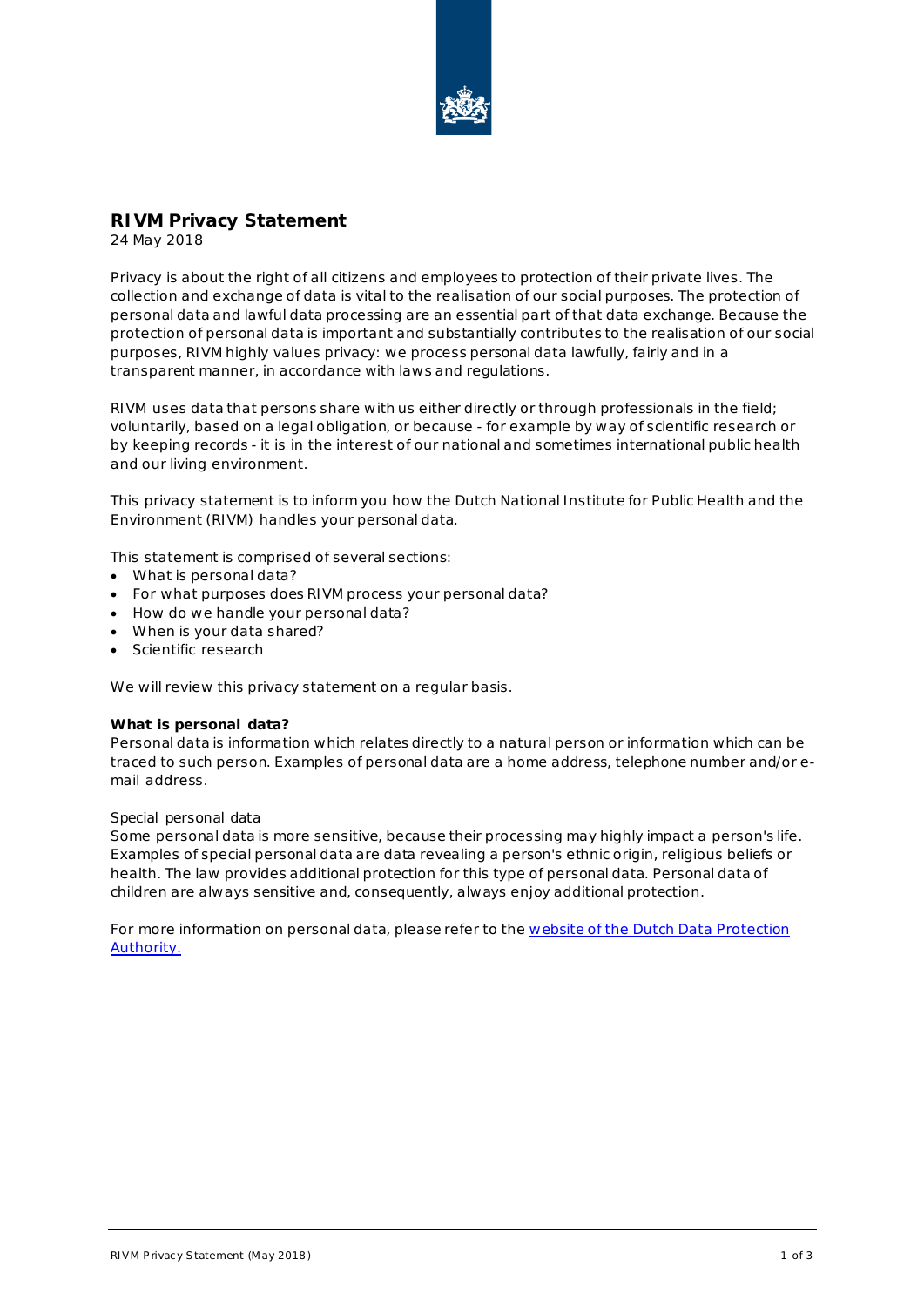# **For what purposes does RIVM process your personal data?**

Retrieval, consultation, maintenance and disclosure of personal data occur in many places within RIVM. Examples of this include:

- conducting scientific (healthcare) research;
- carrying out the National Immunisation Programme;
- and in the context of our central role in infectious disease control;
- in national prevention and screening programmes.

# **How do we handle your personal data?**

RIVM bases its processing of personal data on a number of principles and takes measures to ensure reliable and careful handling of personal data.

#### *Data Protection Officer*

The Dutch Ministry of Health, Welfare and Sport, of which RIVM is a division, has appointed a Data Protection Officer (DPO). The DPO is independent and acts as the internal supervisor, including for RIVM. The DPO verifies whether the Ministry applies and complies with the rules of the General Data Protection Regulation (GDPR) and the Dutch GDPR Implementation Act. The [Dutch Data](https://autoriteitpersoonsgegevens.nl/nl)  [Protection Authority](https://autoriteitpersoonsgegevens.nl/nl) is the external supervisory authority that monitors application of -and compliance with- privacy legislation.

# **Principles**

#### *Legal basis*

RIVM processes personal data if there is a legal basis to do so, for example, consent. In that respect, we ensure that personal data is processed solely for the specific purpose for which they were collected.

#### *Data minimisation*

RIVM does not process any more personal data than necessary. Wherever possible, we process fewer personal data or none at all.

#### *Minimisation of privacy breach*

RIVM ensures that the breach of a person's privacy does not outweigh the purpose served by the collection of the data. In that respect, we opt for the form of processing of personal data that will least breach your privacy if there is a choice between various personal data to realise the same purpose.

# *Retention for as long as necessary*

We at RIVM retain your personal data:

- for as long as they are needed for the purpose for which they were collected;
- as required pursuant to the Dutch Public Records Act; and
- no longer than permitted by law .

#### **Measures**

# *Reliability, integrity and confidentiality*

RIVM takes measures to ensure reliable, fair and careful handling of personal data:

- Personal data is treated confidentially. That means that RIVM ensures that only persons with the right authorisations can process your data, subject to a confidentiality obligation.
- Personal data is appropriately secured. In that respect, we comply with the information security instructions and standards of the Government of the Netherlands.
- RIVM makes arrangements with external parties, such as software suppliers and data centres, regarding the handling of your personal data, and monitors whether external parties comply with those arrangements.